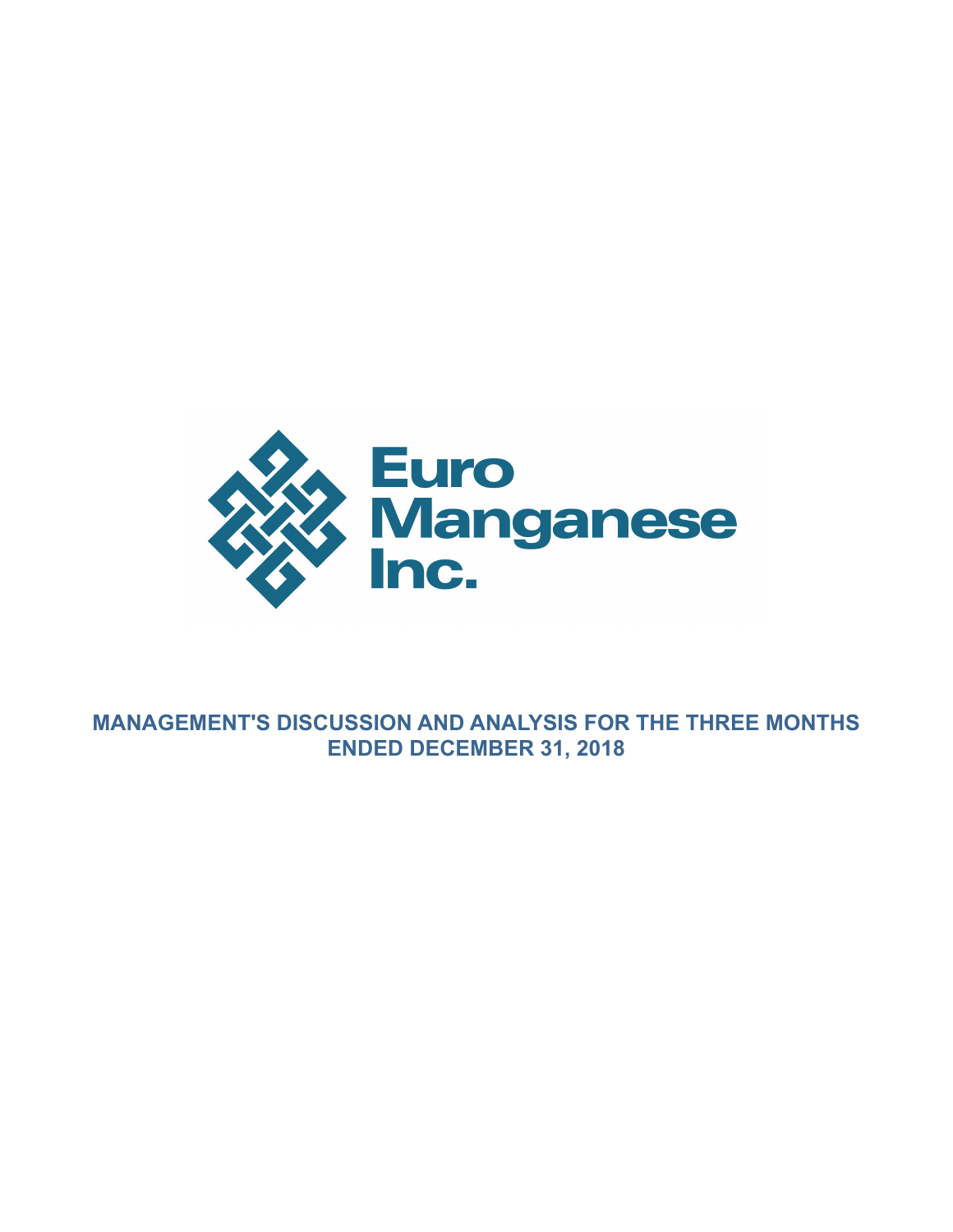# **Contents**

### **Contents**

- [Introduction](#page-2-0)
- [Forward-Looking Statements and Risks Notice](#page-2-0)
- [Overview](#page-4-0)
- [Financial and Project Highlights](#page-4-0)
- [Significant Transaction During the Period](#page-5-0)
- [Review of Operations Chvaletice Manganese Project](#page-5-0)
- [Outlook](#page-8-0)
- [Select Quarterly Financial Information](#page-9-0)
- [Liquidity and Capital Resources](#page-12-0)
- [Off Balance Sheet Arrangement](#page-13-0)
- [Related Party Transactions](#page-13-0)
- [Outstanding Share Data](#page-14-0)
- [Proposed Transactions](#page-14-0)
- [Significant Accounting Policies, Estimates and Judgments](#page-14-0)
- [Financial Instruments and Financial Risk Management](#page-14-0)
- [Internal Controls over Financial Reporting and Disclosure Controls and Procedures](#page-15-0)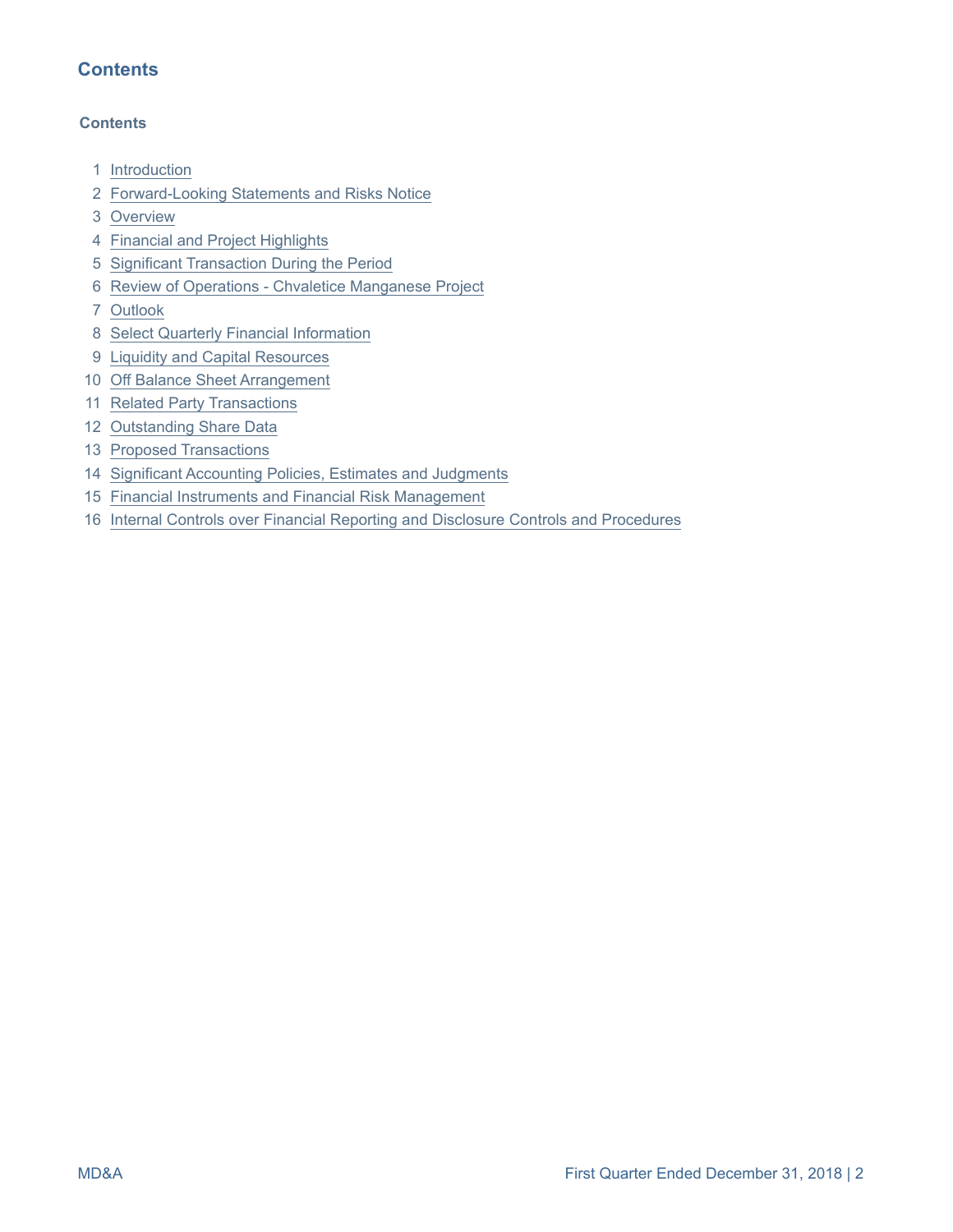### <span id="page-2-0"></span>**1. Introduction**

The Company's principal business and current focus is the evaluation and potential development of the Chvaletice Manganese Project, which involves the re-processing of a manganese deposit hosted in historic mine tailings in the Czech Republic.

This management's discussion and analysis ("MD&A") of the financial condition and results of operations of Euro Manganese Inc. ("EMI" or "the Company"), prepared as of February 11, 2019, supplements, but does not form part of the Company's unaudited condensed consolidated interim financial statements for the three months ended December 31, 2018, and the related notes thereto, which have been prepared in accordance with International Financial Reporting Standards ("IFRS"), as issued by the International Accounting Standards Board ("IASB"), applicable to the preparation of interim financial statements, including IAS 34 *Interim Financial Reporting*.

Additional information relating to the Company, including the Annual Information Form for the year ended September 30, 2018, is available on SEDAR at [www.sedar.com,](http://www.sedar.com) and on the Company's website www.mn25.ca.

All dollar amounts contained in this MD&A are expressed in Canadian dollars and tabular amounts are expressed in thousands of Canadian dollars, unless otherwise indicated. Further, all common share ("Shares") and per Share amounts in this MD&A have been adjusted to reflect the subdivision of Shares on a one-for-five basis, as approved at the Annual General Meeting of the Company on March 20, 2018 (the "Share Split").

The technical information in this MD&A concerning the Chvaletice Manganese Project was prepared under the supervision of Mr. Gary Nordin, a Qualified Person under the National Instrument 43-101 *Standards of Disclosure for Mineral Projects* ("NI 43-101").

### **2. Forward-Looking Statements and Risks Notice**

Except for statements of historical fact relating to the Company, certain information contained in this MD&A constitutes forward-looking statements or forward-looking information. Forward-looking statements or information typically include words and phrases about the future, such as: "seek", "anticipate", "plan", "continue", "estimate", "expect", "may", "will", "project", "predict", "potential", "targeting", "intend", "could", "might", "should", "believe", "will likely result", "are expected to", "will continue", "is anticipated", "believes", "estimated", "intends", "plans", "projection", "outlook" and similar expressions. These statements involve known and unknown risks, assumptions, uncertainties and other factors that may cause actual results or events to differ materially from those anticipated in such forward-looking statements. The Company believes there is a reasonable basis for the expectations reflected in the forward-looking statements, however no assurance can be given that these expectations will prove to be correct and the forward-looking statements included herein should not be unduly relied upon.

All of the results of the Preliminary Economic Assessment ("PEA") constitute forward-looking information or statements, including estimates of internal rates of return, payback periods, net present values, future production, estimates of cash cost, assumed long term prices for high-purity electronic manganese metal ("HPEMM") and high-purity manganese sulphate monohydrate ("HPMSM"), proposed extraction plans and methods, operating life estimates, cash flow forecasts, metal recoveries and estimates of capital and operating costs. Furthermore, with respect to this specific forward-looking information concerning the development of the Project, the Company has based its assumptions and analysis on certain factors that are inherently uncertain. Uncertainties include among others: (i) the adequacy of infrastructure; (ii) the ability to develop adequate processing capacity; (iii) the price of HPEMM and HPMSM; (iv) the availability of equipment and facilities necessary to complete development; (v) the size of future processing plants and future tailings extraction rates; (vi) the cost of consumables and extraction and processing equipment; (vii) unforeseen technological and engineering problems; (viii) currency fluctuations; (ix) changes in laws or regulations; (x) the availability and productivity of skilled labour; and (xi) the regulation of the mining industry by various governmental agencies.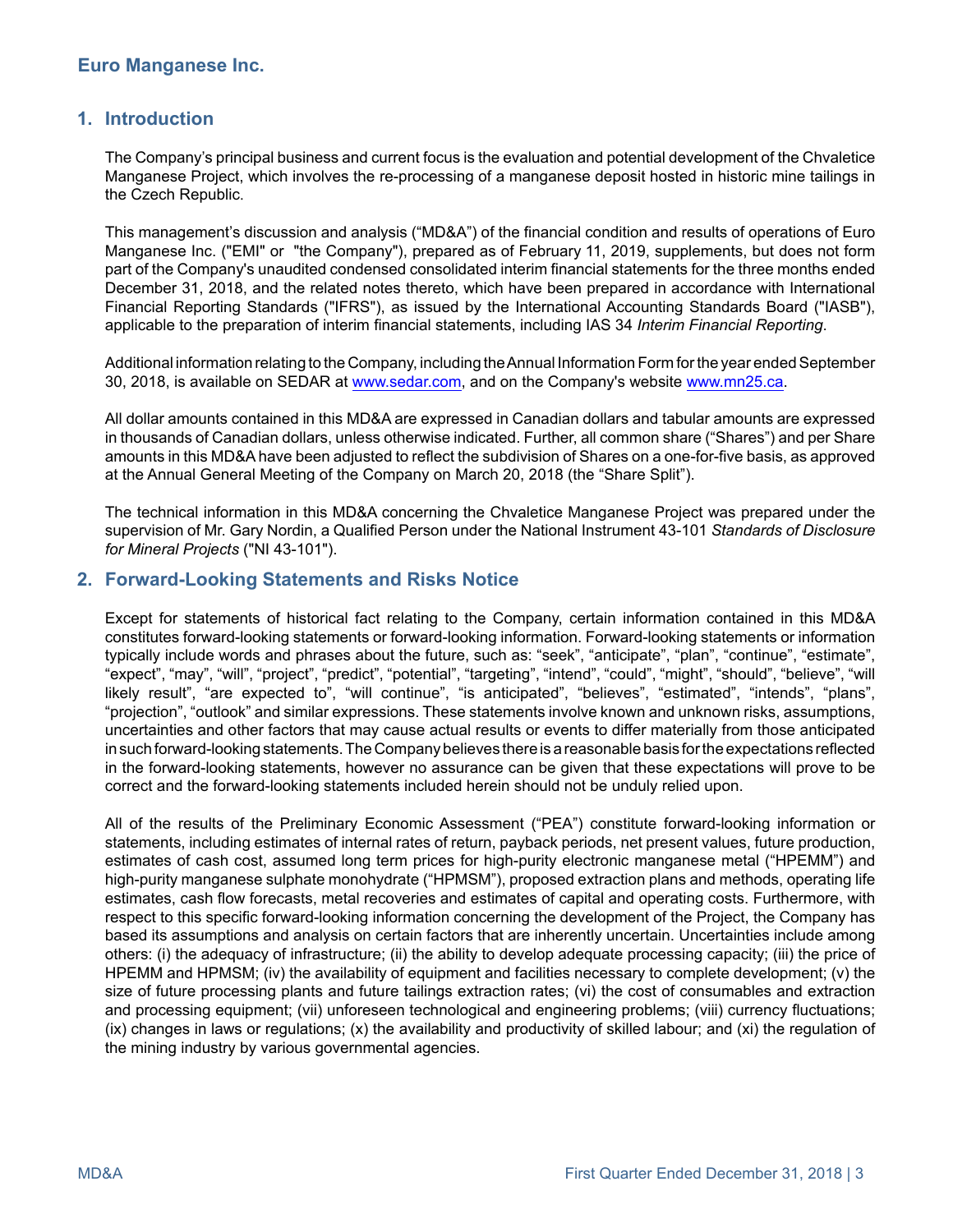# **2. Forward-Looking Statements and Risks Notice (continued)**

Such forward-looking information or statements also include, without limitation, statements regarding the Company's intentions regarding the Project in the Czech Republic, including without limitation, the continued evaluation and development of the Project, the initiating of a feasibility study, the building of the demonstration plant in the Czech Republic, the filing of a environmental impact assessment, related permit applications and a formal project description with the Czech regulatory agencies and local communities, the growth and development of the high purity manganese products market and any other matters relating to the exploration and development of the Project. The Company also cautions readers that the PEA on the Project that supports the technical feasibility or economic viability of the Project, including the marketability of the high-purity manganese products, extraction method, costs, processing, metal recoveries and any other technical aspects related to the Project, is preliminary in nature and there is no certainty that the PEA will be realized.

This MD&A also contains references to estimates of Mineral Resources. The estimation of Mineral Resources is inherently uncertain and involves subjective judgments about many relevant factors. Mineral Resources that are not Mineral Reserves do not have demonstrated economic viability. The accuracy of any such estimates is a function of the quantity and quality of available data, and of the assumptions made and judgments used in engineering and geological interpretation, which may prove to be unreliable and depend, to a certain extent, upon the analysis of drilling results and statistical inferences that may ultimately prove to be inaccurate. Mineral Resource estimates may have to be re-estimated based on, among other things: (i) fluctuations in manganese or other mineral prices; (ii) results of drilling; (iii) results of metallurgical testing and other studies; (iv) changes to proposed extraction operations, including recoveries and dilution; (v) the evaluation of extraction and operating plans subsequent to the date of any estimates; and (vi) the possible failure to receive required permits, approvals and licences.

The Company is engaged in the evaluation, exploration and development of mineral projects which, by their nature, are speculative. Accordingly, the Company is subject to risks associated with its industry and business, including but not limited to: risks inherent in the mineral exploration and evaluation and mineral extraction business; commodity price fluctuations; competition for mineral properties; mineral resources and reserves and recovery estimates; currency fluctuations; interest rate risk; financing risk; environmental risk; country risk; permitting risk; political risk; legal proceedings; and numerous other risks. A summary of the risks relating to the business of the Company and industry-related risks, and risks relating to the Company's Shares is included in the Company's Annual Information Form dated December 10, 2018, filed on SEDAR at [www.sedar.com](http://www.sedar.com) under the Company's profile.

If any of such risks or uncertainties actually occur, the Company's business, financial condition or operating results could be harmed substantially and could differ materially from the plans and other forward-looking statements discussed in this MD&A. The Company will not necessarily update this information unless it is required to by Securities laws.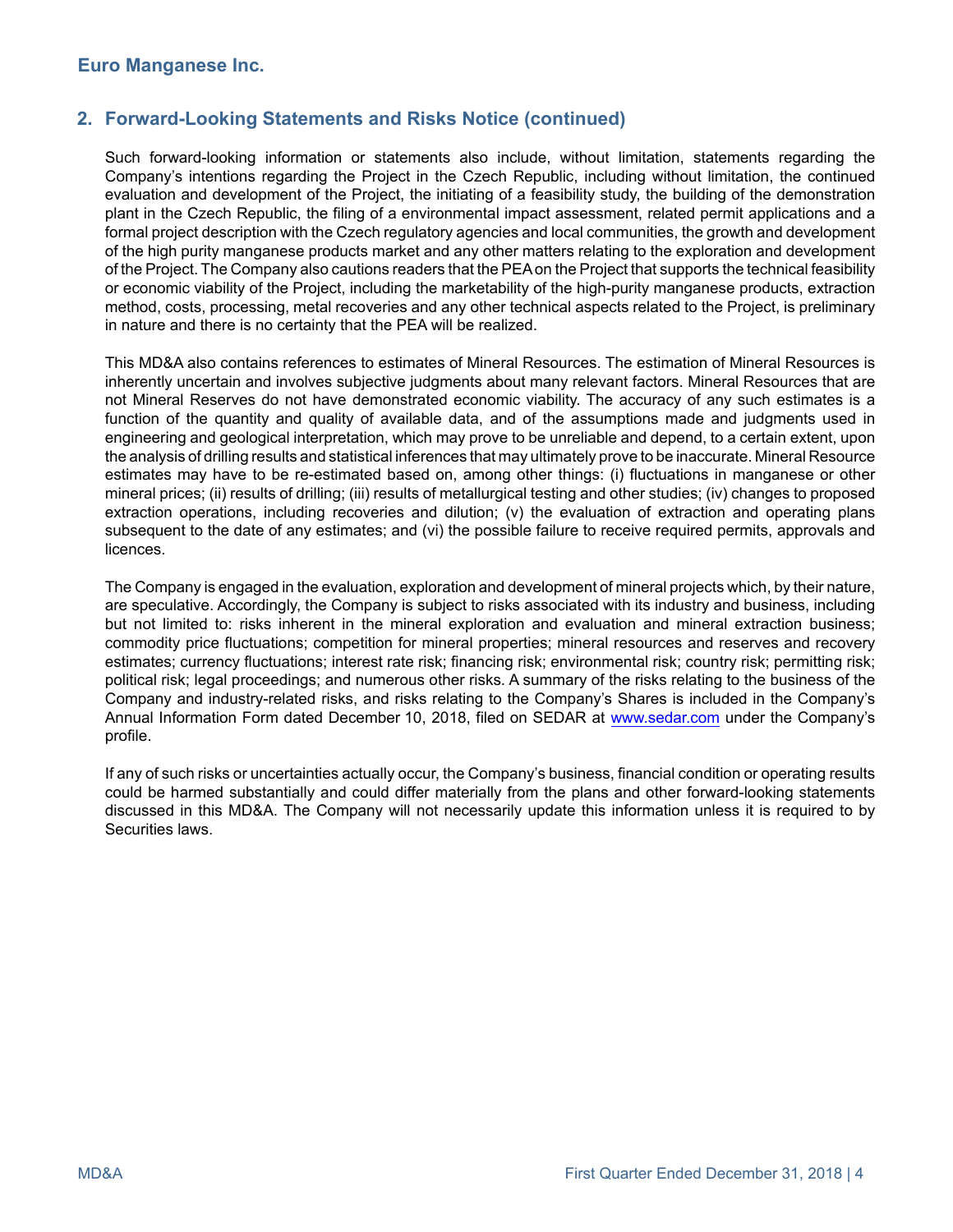# <span id="page-4-0"></span>**3. Overview**

The Company was incorporated under the British Columbia Business Corporations Act on November 24, 2014. The Company's corporate offices are located at Suite 1500, 1040 West Georgia Street, Vancouver, B.C., Canada and its registered offices are located at Suite 1700, Park Place, 666 Burrard Street, Vancouver, B.C., Canada.

The Company was formed with the objective of acquiring, evaluating, developing and operating the Chvaletice Manganese Project, a manganese deposit hosted in historic mine tailings, in which the Company has a 100% ownership interest, and which is located in the Czech Republic. The Company's wholly-owned subsidiary, Mangan Chvaletice s.r.o. ("Mangan") holds two licences covering mineral exploration rights for the Chvaletice Manganese Project ("Licences"). The original exploration licence was transferred to Mangan effective January 28, 2015, and was valid until September 30, 2019. On December 4, 2018, this licence was extended until May 31, 2023. On May 4, 2018, the Czech Ministry of Environment issued Mangan an additional exploration licence, valid until May 31, 2023, allowing it to drill the slopes on the perimeter of the tailings piles. On April 17, 2018, with effect from April 28, 2018, Mangan was also issued a Preliminary Mining Permit by the Ministry of Environment, referred to by the Ministry of Environment as the prior consent with the establishment of the Mining Lease District. The Preliminary Mining Permit, valid until April 30, 2023, covers the areas included in the Licences and now secures Mangan's exploration rights for the entire deposit.

The Preliminary Mining Permit forms one of the prerequisites for the application for the establishment of the Mining Lease District and represents one of the key steps towards final permitting for the project. Based on the Preliminary Mining Permit and other documents, including the Environmental Impact Assessment (which may only commence after the Preliminary Mining Permit is issued), Mangan has until April 30, 2023, to apply for the establishment of the Mining Lease District covering the areas included in the Licences. The establishment of the Mining Lease District, the application for the final Mining Permit, and applications for permits relating to the construction of infrastructure required for the project, are required prior to mining at the Chvaletice Manganese Project.

At present, Mangan does not hold surface rights to the Chvaletice Manganese Project area, which includes those parcels of land underlying and immediately surrounding, the three tailings deposits which comprise the Chvaletice Manganese Project. The area of interest for the Chvaletice Manganese Project overlies several privately owned land parcels with surface rights. To date, Mangan has received the consent to conduct exploration activities and to access the site from the land owners whose surface properties underlie the tailings. Additionally, Mangan has signed an option agreement giving it the right to acquire 100% of a company that owns a 19.94-hectare parcel of land intended to be the site of Mangan's ultra-high purity processing plant (section 6 of this MD&A). In the future, the Company expects to negotiate the acquisition of surface rights, leases, rights of way, or other arrangements in additional areas where it intends to develop its operations, site facilities and infrastructure. There is no guarantee that areas needed for these activities and facilities will be secured.

During the quarter ended December 31, 2018, the Company reported an upgraded Mineral Resource Estimate and on January 30, 2019, the Company reported the results of a PEA for the Chvaletice Manganese Project (section 6 of this MD&A). The main activities required for the Chvaletice Manganese Project's full development will incorporate several phases in order to support the construction of a new plant capable of producing HPEMM using a conventional, proven, selenium-free process as well as HPMSM, focusing principally on Europe's rapidly emerging electric vehicle battery industry. The phases include the completion in late 2019 of a feasibility study incorporating the design of processing facilities and infrastructure, the concurrent submission of permit applications that will require further environmental investigations, and HPEMM and/or HPMSM market development.

# **4. Financial and Project Highlights**

The following are a summary of the Company's highlights during the three months ended December 31, 2018, and to the date of this MD&A:

• Reported the results of the Preliminary Economic Analysis ("PEA") on January 30, 2019, for the Chvaletice Manganese Project supporting a 25-year project life with strong economics of after tax net present value ("NPV") of US\$593 million at 10% discount rate and 22.6% IRR and pre-tax NPV of US\$782 million at 10% real discount rate and 25.2% IRR.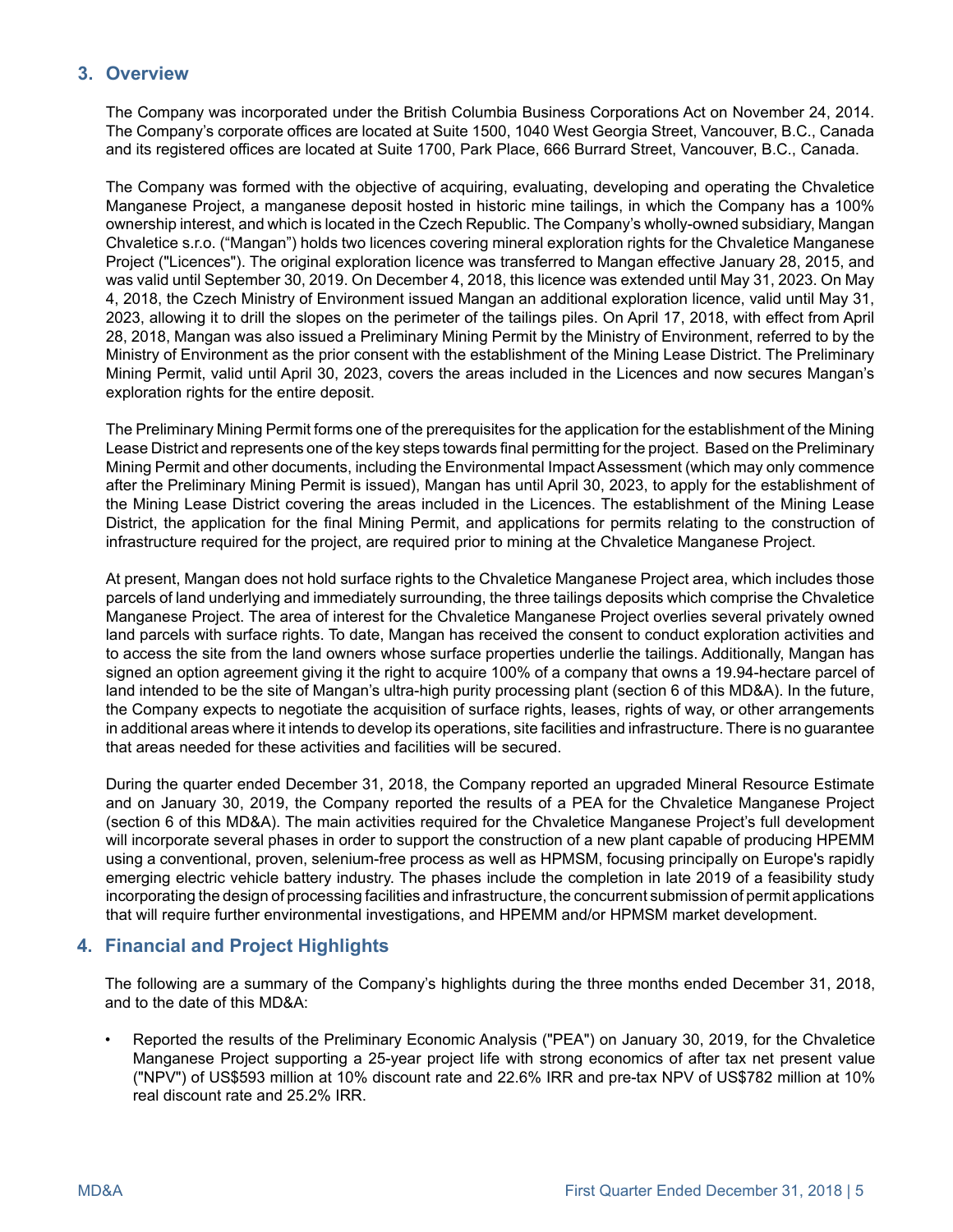# <span id="page-5-0"></span>**4. Financial and Project Highlights (continued)**

- Upgraded the 27 million tonne Mineral Resource Estimate on December 12, 2018, from Indicated and Inferred Mineral Resource categories to Measured and Indicated Mineral Resource categories (98.3% Measured Mineral Reource), having a combined grade averaging 7.33% Mn, and filed an updated NI 43-101 Mineral Resource Estimate for the Chvaletice Manganese Project on SEDAR on January 28, 2019.
- Obtained extension of the exploration licence on December 4, 2018, until May 31, 2023, securing the Company's exploration rights for the entire deposit which is also covered by the Preliminary Mining Permit issued by the Czech Ministry of Environment and valid until April 30, 2023.
- Made the first option payment of 14 million Czech Korunas (\$815,000) on October 17, 2018, through the Czech subsidiary Mangan, to acquire 100% of the equity of EP Chvaletice s.r.o. ("EPCS"), a company that owns a large parcel of industrial zoned land adjacent to the Chvaletice Manganese Project, where the Company proposes to develop its high-purity manganese processing facility.
- Completed an extensive series of laboratory investigations in one of China's leading metallurgical research and development institutes and in several other laboratories around the world, to determine the optimum process to convert the manganese in the Chvaletice tailings into HPEMM and/or HPMSM, while meeting the safety and environmental standards of the Czech Republic and European Union.
- Completed the Initial Public Offering ("IPO") on the TSX-V ("Canadian Offering") and raised \$2,500,000 on October 2, 2018, for the continued evaluation of the Chvaletice Manganese Project and the Company's shares and CHESS Depository Interests ("CDIs") started trading on the TSX Venture Exchange ("TSX-V") and the Australian Securities Exchange ("ASX"), respectively, on October 2, 2018, under the symbol "EMN".

# **5. Significant Transaction During the Three Months Ended December 31, 2018**

Following the completion of the Australian IPO on September 28, 2018, raising gross proceeds of AUD\$6,500,000 (\$6,066,342), the Company completed the Canadian IPO on October 2, 2018, raising additional gross proceeds of \$2,500,000. Pursuant to an engagement letter with Canadian Agent, fees payable included a corporate finance fee of \$70,000, plus 6% of the aggregate gross IPO proceeds in excess of \$1,500,000, payable 1% or \$10,000 in cash and 5% in fully paid Shares (200,000 Shares valued at \$50,000), and warrants entitling agent to purchase 10% of the Shares issued in excess of 6,000,000 Shares (400,000 Shares) at an exercise price of \$0.375 per share for a period of 36 months from the date of issue (the "Canadian Agent's Warrant").

The expenses related to the Canadian IPO, including the \$10,000 cash fee, the \$50,000 value attributed to the 200,000 Shares and the \$48,890 value attributed to the Canadian Agent's Warrants were applied against the gross proceeds. Upon completion of the Canadian IPO, on October 2, 2018, the Company's CDIs and Shares commenced trading on the ASX and TSX-V, respectively, under the Symbol "EMN".

Pursuant to the option agreement to acquire 100% equity of EPCS, the Company made the first option payment of 14 million Czech Korunas (\$815,000) on October 17, 2018, through the Czech subsidiary Mangan. EPCS owns a large parcel of industrial zoned land adjacent to the Chvaletice Manganese Project, where the Company proposes to develop its high-purity manganese processing facility.

### **6. Review of Operations - Chvaletice Manganese Project**

The Chvaletice Manganese Project is located in the Czech Republic, within the townships of Chvaletice and Trnavka, in the Labe River valley. The Czech capital city of Prague is located 90 kilometres to the west. The Chvaletice Manganese Project site is adjacent to established infrastructure, including an 820-megawatt coal-fired power station that supplies the Czech Republic's national grid, a railway line, a highway and a gas line. The surrounding region is industrialized and skilled labor is expected to be available from local markets.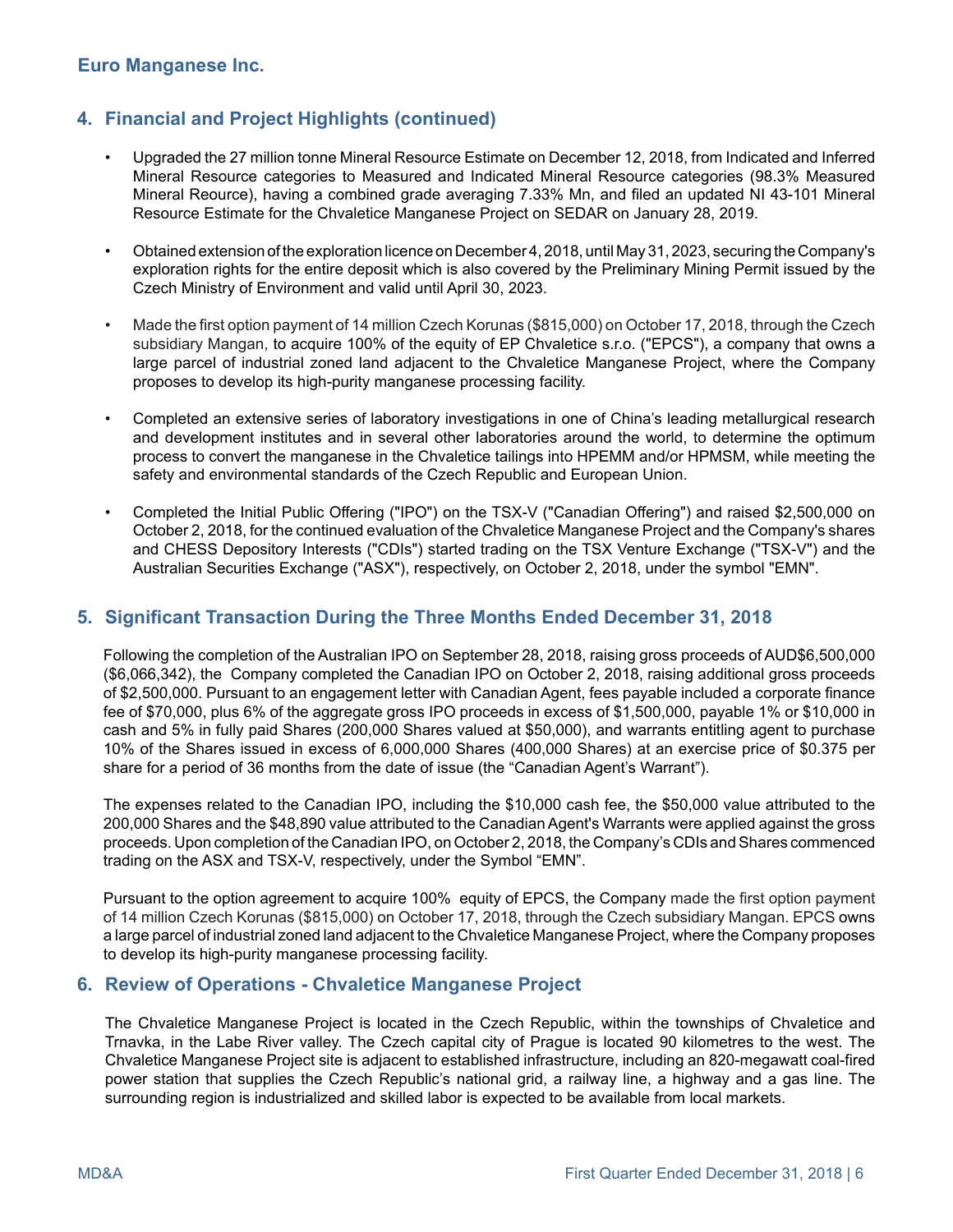# **6. Review of Operations - Chvaletice Manganese Project (continued)**

The Chvaletice Manganese Project resource is contained in three flotation tailings piles that were emplaced on flat terrain immediately below the site of a flotation mill site, adjacent to the former Chvaletice open pit mine and mill. The tailings were deposited from historical milling operations for the recovery of manganese and the extraction of pyrite used for the production of sulfuric acid. The tailings, which are in three separate piles in thickness ranging from 12 to 28 meters, cover a cumulative surface area of approximately one square kilometre.

#### *Mineral Resource Estimate Update*

In 2018, the Company conducted drilling at the Chvaletice Manganese Project, designed to upgrade the confidence level of the Mineral Resource estimate that was dated April 27, 2018. A total of 80 holes were drilled, totalling 1,510 metres in length, comprising: 54 Sonic drill holes totalling 1410 metres, consisting of 35 vertical holes, totalling 661 metres, and 19 inclined holes, totalling 749 metres (focused on sampling the embankment of the tailings piles, which was largely classified as an inferred resource following the 2017 drill program, as it could not be accessed using vertical drill holes); and 26 hand-auger holes, totalling 100 metres. A total of 767 samples were sent for assaying and various other tests. An additional 63 samples were sent for analysis, as part of a comprehensive quality assurance/quality control program, that included blind insertion of duplicates, blanks and standards, as well as independent check assays.

Final results were received in November 2018 and were incorporated in an updated NI 43:101 technical report entitled "Technical Report and Mineral Resource Estimate for the Chvaletice Manganese Project, Chvaletice, Czech Republic" ("Chvaletice Technical Report") effective as of December 8, 2018, and released on January 28, 2019. The Chvaletice Technical Report was prepared by Mr. James Barr, P. Geo, Senior Geologist, and Mr. Jianhui (John) Huang, Ph.D., P. Eng., Senior Metallurgical Engineer, both with Tetra Tech Canada Inc. ("Tetra Tech"), both of which are Qualified Persons under NI 43-101.

| <b>Tailings</b><br>Cell $#$ | Classification            | Dry In-situ<br><b>Bulk Density</b><br>$(\mathsf{t}/\mathsf{m}^3)$ | Volume<br>$\rm (m^3)$ | Tonnage<br>(metric tonnes) | Total Mn<br>$(\% )$ | Soluble Mn<br>$(\% )$ |
|-----------------------------|---------------------------|-------------------------------------------------------------------|-----------------------|----------------------------|---------------------|-----------------------|
| #1                          | Measured                  | 1.52                                                              | 6,577,000             | 10,029,000                 | 7.95                | 6.49                  |
|                             | Indicated                 | 1.47                                                              | 160,000               | 236,000                    | 8.35                | 6.67                  |
| #2                          | Measured                  | 1.53                                                              | 7,990,000             | 12,201,000                 | 6.79                | 5.42                  |
|                             | Indicated                 | 1.55                                                              | 123,000               | 189,000                    | 7.22                | 5.30                  |
| #3                          | Measured                  | 1.45                                                              | 2,942,000             | 4,265,000                  | 7.35                | 5.63                  |
|                             | Indicated                 | 1.45                                                              | 27,000                | 39,000                     | 7.9                 | 5.89                  |
| Total                       | Measured                  | 1.51                                                              | 17,509,000            | 26,496,000                 | 7.32                | 5.86                  |
|                             | Indicated                 | 1.50                                                              | 309,000               | 464,000                    | 7.85                | 6.05                  |
| Combined                    | Measured and<br>Indicated | 1.51                                                              | 17,818,000            | 26,960,000                 | 7.33                | 5.86                  |

A summary of the Mineral Resource Estimate per the Chvaletice Technical Report is presented in the table below:

Note <sup>(1)</sup>: Numbers may not add exactly due to rounding.

Note <sup>(2)</sup>: Mineral Resources do not have demonstrated economic viability but have reasonable prospects for eventual economic extraction. Indicated Resources have lower confidence than Measured Resources. The estimate of Mineral Resources may be materially affected by environmental, permitting, legal, title, taxation, sociopolitical, marketing, or other relevant issues.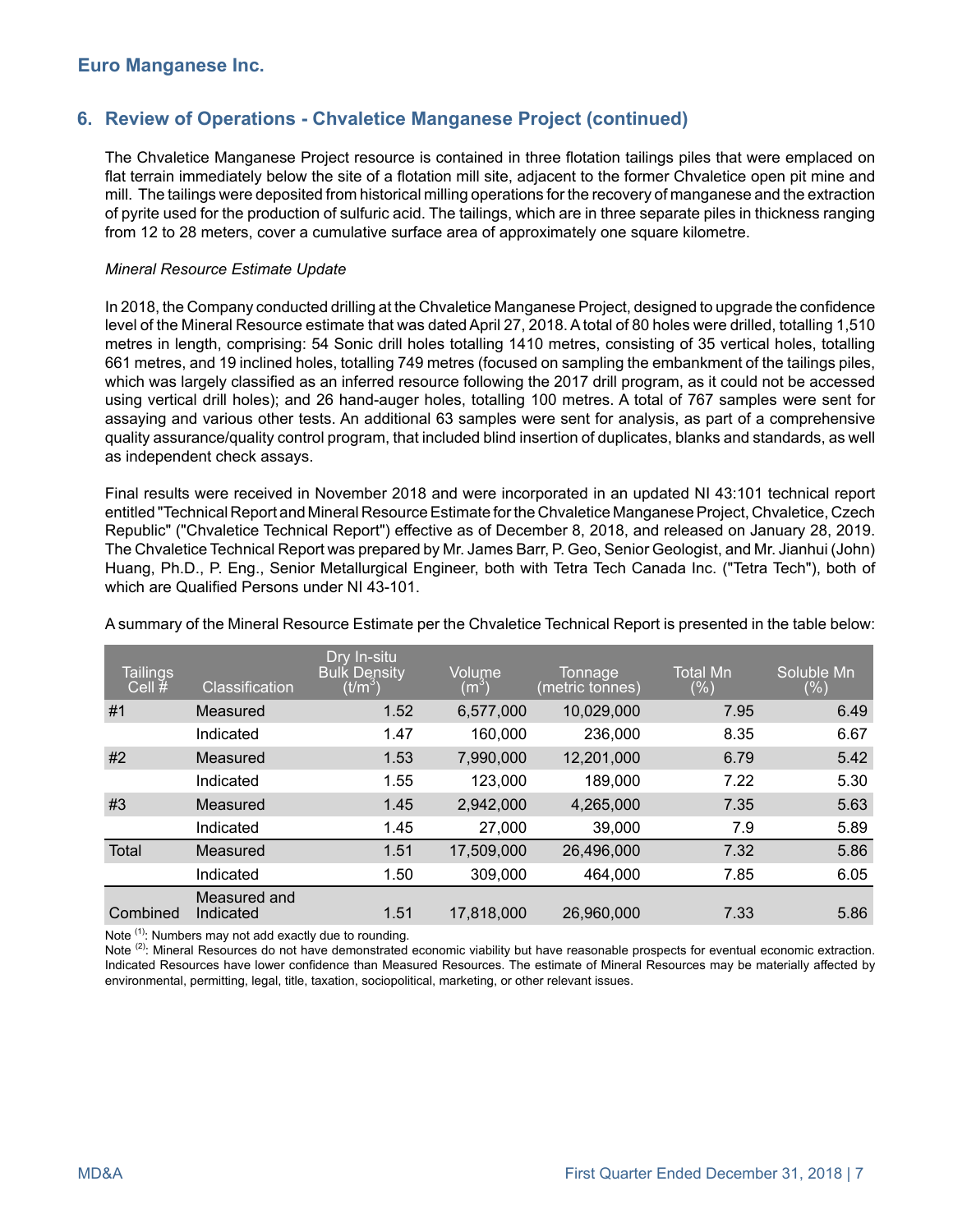# **6. Review of Operations - Chvaletice Manganese Project (continued)**

#### *Option Agreement*

On August 13, 2018, following completion of legal and financial diligence, the Company, through its subsidiary, Mangan, signed an option agreement (the "EPCS Option Agreement"), giving Mangan the right to acquire 100% of the equity of EPCS, a small Czech steel fabrication company that owns a 19.94 hectare parcel of land located immediately south of the highway and rail line that bound the Chvaletice tailings deposit and immediately adjacent to the Chvaletice power plant and 1.7 hectare parcel of land and rail siding that was acquired by the Company in November 2017.

The land is zoned for industrial use and contains numerous buildings, including office, warehousing and other industrial structures, several of which are leased to short-term tenants. The land also contains two rail spurs and is served by gas, water and power.

The Company will have the right to acquire EPCS by making payments aggregating 140 million Korunas payable in three cash instalments, the first of which was paid on October 17, 2018, in the amount of 14 million Czech Korunas (approx. CAD\$815,000). The Company can complete the acquisition of EPCS by making two additional instalments aggregating 126 million Korunas (approx. CAD\$7.32 million) as follows:

- i. an instalment of 42,000,000 Czech Koruna (approx. CAD\$2.44 million) ("Second Instalment"), within 60 days of final approval of the environmental impact assessment for the Chvaletice Manganese Project, and no later than three years after signing the EPCS Option Agreement. The three-year term may be extended under certain circumstances by up to one year; and
- ii. a final payment of 84,000,000 Czech Koruna (approx. CAD\$4.88 million) ("Final Payment"), due upon receipt of all development permits for the Chvaletice Manganese Project, and no later than five years after signing the EPCS Option Agreement.

The shares of EPCS are being held in escrow pending release of the Final Payment by the Company. To secure the transaction, liens have been placed by the Company on the property and shares of EPCS, while the EPCS Option Agreement is in effect. The vendor of EPCS will continue to operate its steel fabrication business until the Final Payment is received, will retain profits from the business and will remain responsible for any losses incurred by the business during the term of the EPCS Option Agreement. The Company will endeavour to retrain and transition into the proposed Chvaletice Manganese Project's workforce as many of the EPCS employees as possible.

#### *PEA Results*

On January 30, 2019, the Company completed and reported the results of the Chvaletice Manganese Project PEA for the production of high-purity manganese products, namely HPEMM and HPMSM.

The highlights of the PEA are as follows:

- Recycling of a 27 million tonnes Measured and Indicated tailings resource (98.3% Measured) with a combined grade averaging 7.33% Mn, without the requirement of any hard rock mining, crushing or milling;
- 25-year project operating life producing 1.19 million tonnes of HPEMM, two-thirds of which is expected to be converted into HPMSM;
- Saleable product includes 404,100 tonnes of HPEMM and 2.35 million tonnes of HPMSM, focusing principally on Europe's rapidly emerging electric vehicle battery industry;
- Flexibility to supply either HPEMM or HPMSM, to suit customer preference;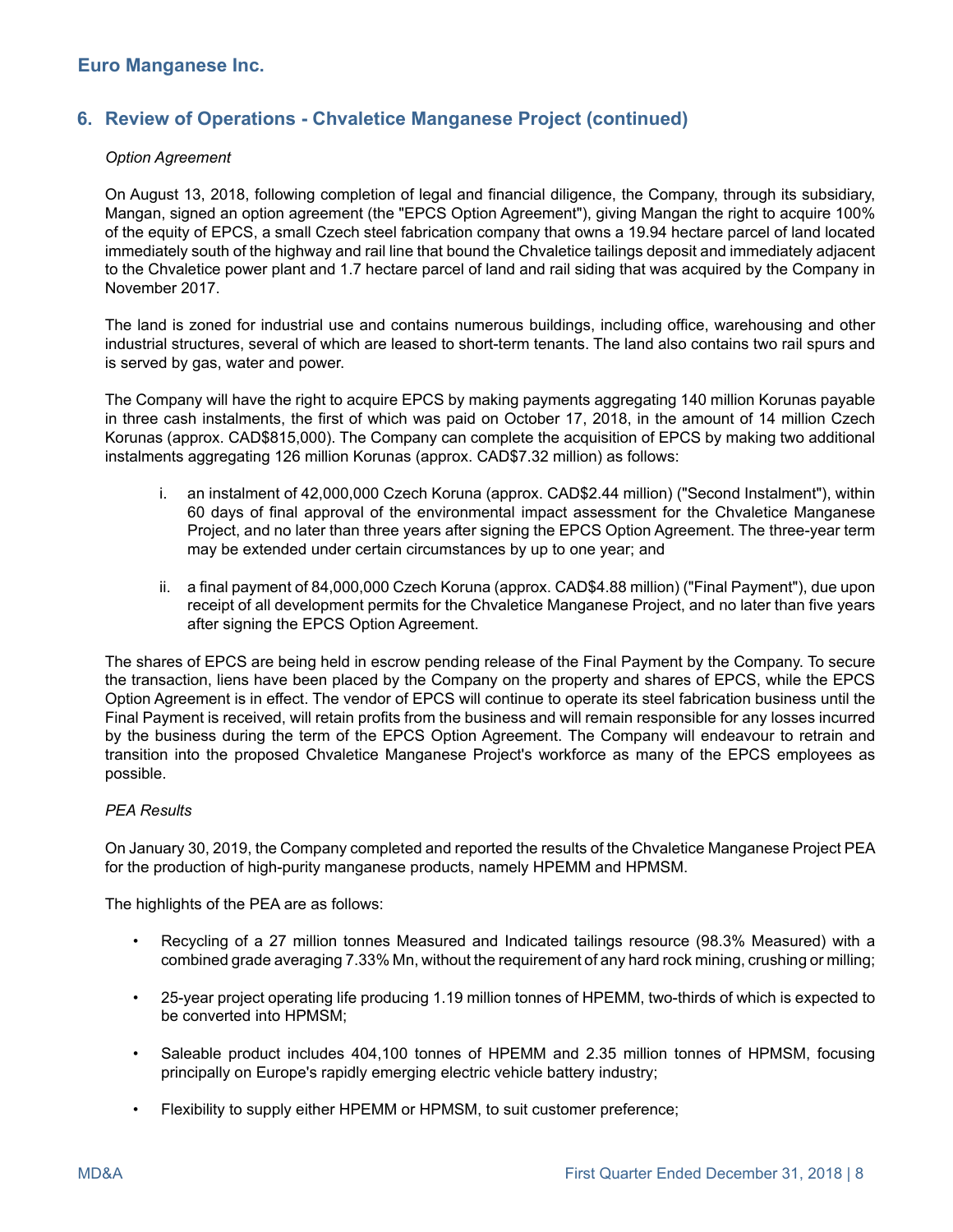# <span id="page-8-0"></span>**6. Review of Operations - Chvaletice Manganese Project (continued)**

- After tax NPV of US\$593 million and pre-tax NPV of US\$782 million, using a 10% real discount rate, and based on average life-of-Project HPEMM (containing 99.9% Mn) price of US\$4,617/tonne and an average HPMSM (containing 32% Mn) price of US\$2,666/tonne (prices based on a market study prepared for the Company by CPM Group LLC);
- \$404 million in pre-production capital, \$24.8 million in sustaining capital, and \$31 million in working capital, with an ungeared, pre-tax 25.2% IRR with a 4.5-year payback, and a post-tax 22.6% IRR with a 4.9-year payback;
- Targeting production of ultra-high-purity electrolytic manganese metal with specifications exceeding 99.9% Mn and ultra-high-purity manganese sulphate monohydrate with a minimum manganese content of 32.34%, which exceed typical industry standards;
- Exceptional green project credentials with the Project design meeting or exceeding all Czech and European health, safety and environmental standards, and to remediate the Chvaletice tailings to arresting the ongoing pollution related to historical tailings mining activities;
- Access to excellent transportation, energy and community infrastructure. Proposed process plant site to be located in an industrially-zoned brownfields site, where a historical process plant generated the Chvaletice tailings;
- Sophisticated, stable and business-friendly European Union jurisdiction that is highly supportive of new and, especially, green investment; and
- Opportunities exist to enhance returns through process optimization initiatives and various investment incentives that may be available through the Czech Republic and European Union.

The next steps planned for the Chvaletice Manganese Project are the construction and commissioning of a demonstration plant in 2019 to produce multi-tonne, high-purity manganese product samples for customer testing and qualification, in conjunction with ongoing studies leading to completion of a feasibility study and submission of permit applications that will require further environmental investigations.

# **7. Outlook**

During the fiscal year 2019, the Company intends to complete the ongoing environmental scoping and baseline studies, hydrogeological studies and, having been issued its Preliminary Mining Permit in April 2018, complete the related planning for, and initiate an Environmental Impact Assessment for the Chvaletice Manganese Project. The Company also intends to build and commission a demonstration plant to produce product samples for customer testing and qualification, the result of which will be incorporated into the planned feasibility study.

Discussions with leading Asian, European and North American importers of high-purity manganese products are ongoing. The discussions have centered around the possibility of the Chvaletice Manganese Project's future production providing a competitive and reliable long-term supply of HPEMM and/or HPMSM. However, given that the Chvaletice Manganese Project is still in the exploration and evaluation stage, there can be no assurance that these discussions will lead to offtake agreements, or strategic partnerships in the near term, if at all.

Additional funding will be required for further evaluation and development work including the completion of feasibility studies, environmental studies, permitting, as well as the potential future construction of infrastructure and facilities for the Chvaletice Project. The ability of the Company to arrange such equity or other financing in the future will depend principally upon prevailing market conditions and the performance of the Company. Such additional funding may not be available when needed, if at all, or be available on terms favorable to the Company. Failure to obtain such additional financing could result in delay or indefinite postponement of further evaluation and development of the Company's principal property and could result in material adjustments to the carrying values of assets.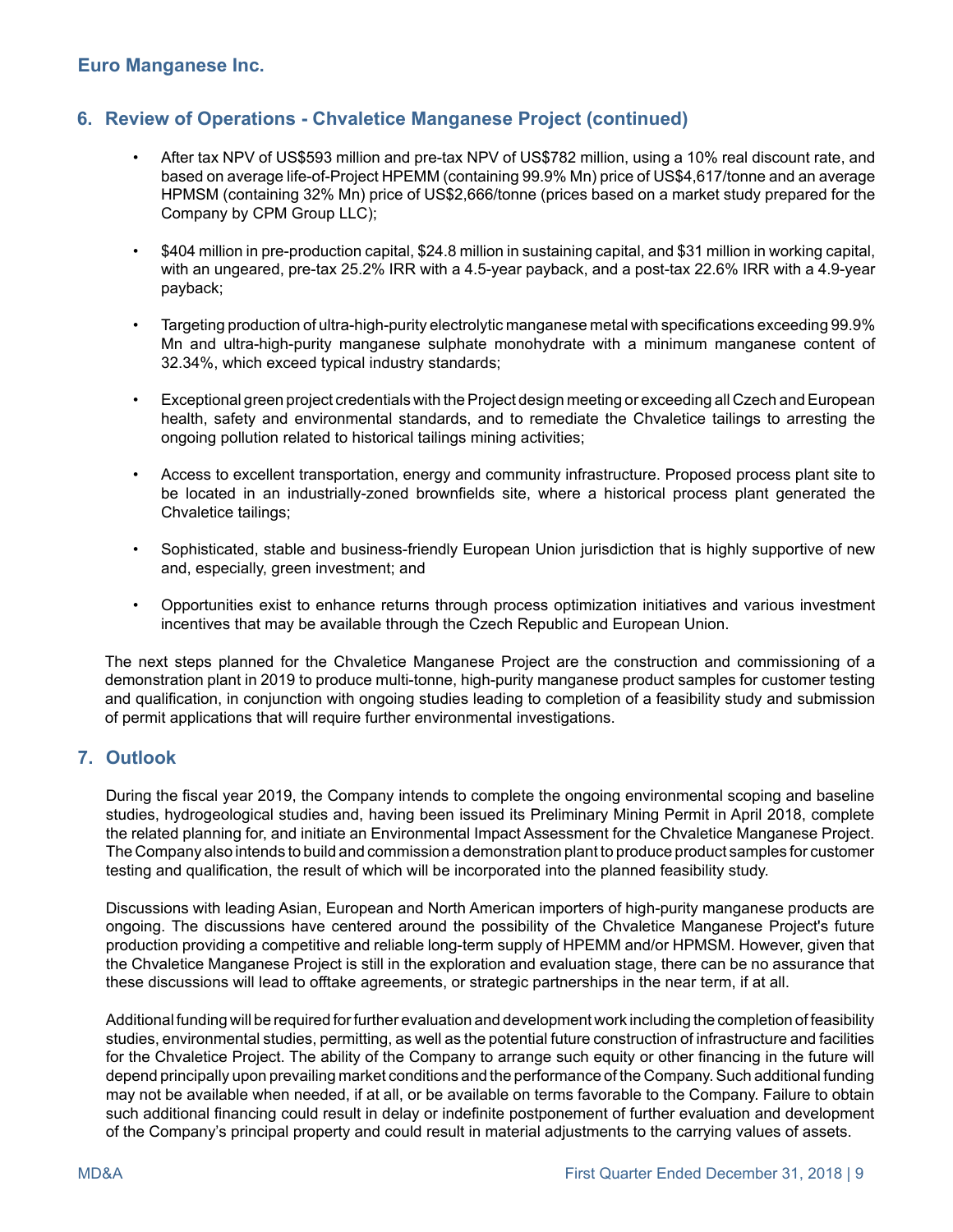# <span id="page-9-0"></span>**8. Select Quarterly Financial Information**

The following table summarizes selected financial information for each of the eight most recently completed quarters, expressed in thousands of Canadian dollars, except for share amounts:

|                                                                              | Oct to<br>Dec'18 | July to<br>Sept'18 | April to<br>June'18 | Jan to<br>March'18 | Oct to<br>Dec'17 | July to<br>Sept'17 | April to<br>June'17 | Jan to<br>March'17 |
|------------------------------------------------------------------------------|------------------|--------------------|---------------------|--------------------|------------------|--------------------|---------------------|--------------------|
|                                                                              | \$               | \$                 | \$                  | \$                 | \$               | \$                 | \$                  | \$                 |
| Cash                                                                         | 9,013            | 10,368             | 6,194               | 7,648              | 1,536            | 2,861              | 3,335               | 185                |
| Total assets                                                                 | 11,773           | 12,273             | 7,928               | 9,381              | 3,302            | 4,321              | 4,595               | 1,438              |
| Working capital <sup>(1)</sup>                                               | 8,385            | 9,119              | 5,450               | 6,973              | 721              | 2,333              | 2,768               | (328)              |
| <b>Current liabilities</b>                                                   | 957              | 1,536              | 891                 | 825                | 1,005            | 730                | 569                 | 513                |
| Revenue                                                                      |                  |                    |                     |                    |                  |                    |                     |                    |
| Project exploration<br>expenses                                              | 1,544            | 1,451              | 1,050               | 969                | 1,119            | 1,488              | 592                 | 226                |
| Other expenses                                                               | 833              | 631                | 451                 | 515                | 348              | 347                | 265                 | 195                |
| Net loss attributable<br>to shareholders                                     | 2,377            | 2,082              | 1,501               | 1,485              | 1,467            | 1,835              | 857                 | 421                |
| Net loss per share,<br>basic and diluted.<br>attributable to<br>shareholders | 0.01             | 0.02               | 0.01                | 0.01               | 0.02             | 0.03               | 0.02                | 0.01               |

 $<sup>(1)</sup>$  The additional non-GAAP financial measure of working capital is calculated as current assets less current</sup> **liabilities** 

#### Summary of major variations in quarterly financial activities:

The variation in quarterly exploration and evaluation expenditures is mainly attributed to the following:

#### *Project exploration expenses*

- In early 2017, the Company embarked on a growth phase which marked a significant increase in project related activities. As a result, starting April 2017, the level of quarterly project exploration expenditures significantly increased.
- In June 2017, the Company initiated a drilling and assay program as the first step of a series of studies to be incorporated into the final PEA report. At the same time, the Company also commissioned, from Canadian, European and Chinese engineering consulting firms, various engineering, sampling and surveys, and metallurgical studies, the results of which were ultimately included in the PEA. The timing during the year, when studies are performed and or when milestones payments become due, account for the significant movements in project activities on a quarterly and annual basis.
- In order to manage the increased level of engineering consultants and other project activities within the Czech Republic, in October 2017, the Company started hiring local full-time personnel, starting with a full-time Managing Director of Mangan subsequently followed by the hiring of additional technical and administrative personnel. Around the same time, the Company also raised its presence in the country with the opening of offices in Prague and a Project Information Centre in the town of Chvaletice.
- Beginning January 2018, project related costs reflect the hiring of a full-time Vice President, Project Development, to oversee process engineering and overall project development planning.
- The increased involvement of outside advisors in the management of technical issues allowed senior management to concentrate their efforts on raising additional capital for the Company. Consequently, starting at the beginning of October 2017, no additional administrative and overhead charges were allocated to project exploration and evaluation activities.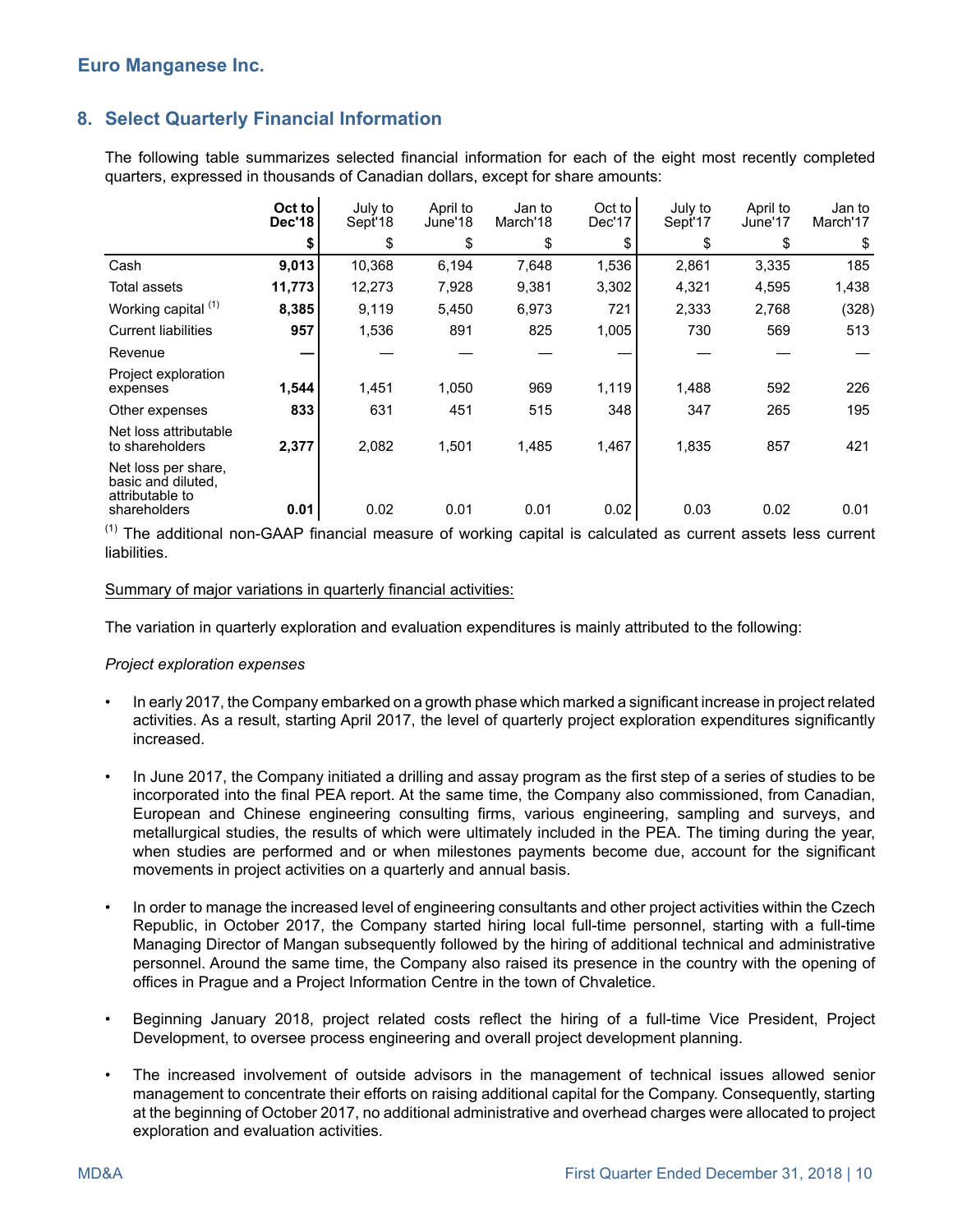# **8. Select Quarterly Financial Information (continued)**

• In the most recent quarter, the efforts were mainly focused on completion of the PEA for the Chvaletice Manganese Project.

#### *Other expenses*

- The increase in the level of quarterly administrative expenditures is mainly attributed to the combination of:
	- Increased remuneration from the beginning of January 2018 due to higher number of full-time employees;
	- Additional legal and professional costs resulting from the Company being a publicly listed entity from October 2, 2018;
	- Increases in non-cash share-based compensation related to option grants to directors, management and employees, and
	- Increased investor relations costs following the Company listing on the ASX and TSX-V in October 2018.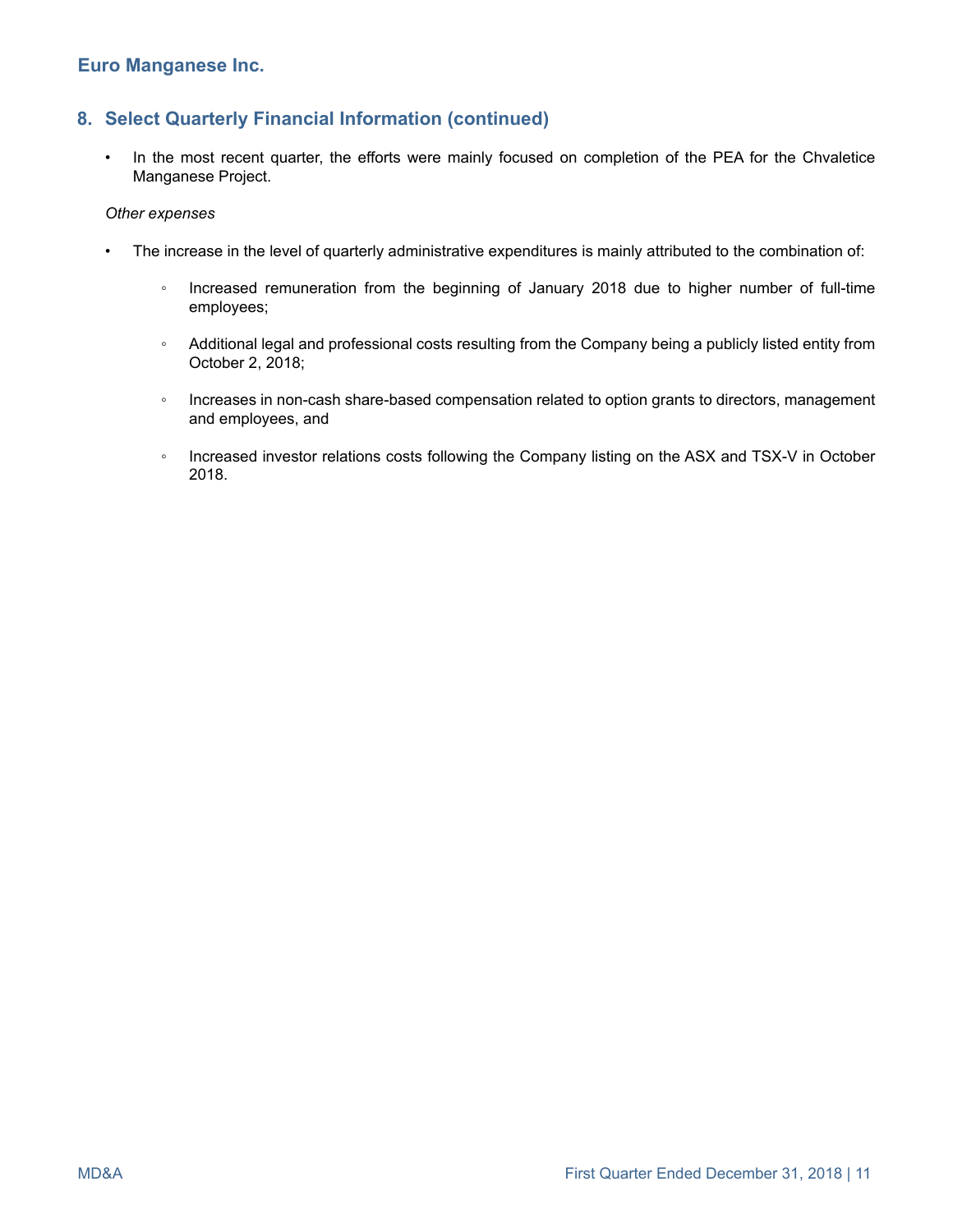# **8. Select Quarterly Financial Information (continued)**

**Three months ended December 31, 2018, compared to the three months ended December 31, 2017** (expressed in thousands of Canadian dollars, except per share data)

|                                                         |        | Three months ended December 31, |  |  |
|---------------------------------------------------------|--------|---------------------------------|--|--|
|                                                         | 2018   | 2017                            |  |  |
|                                                         | \$     | \$                              |  |  |
| <b>Exploration and evaluation expenses</b>              |        |                                 |  |  |
| Engineering                                             | 626    | 621                             |  |  |
| Remuneration                                            | 227    | 148                             |  |  |
| Metallurgical                                           | 149    | 34                              |  |  |
| Drilling, sampling and surveys                          | 208    |                                 |  |  |
| Market studies                                          | 55     | 92                              |  |  |
| Travel                                                  | 40     | 47                              |  |  |
| Share-based compensation                                | 40     | 17                              |  |  |
| Geological                                              | 118    | 66                              |  |  |
| Legal and professional fees                             | 61     | 35                              |  |  |
| Project management                                      |        | 44                              |  |  |
| Supplies and rentals                                    | 20     | 15                              |  |  |
|                                                         | 1,544  | 1,119                           |  |  |
| <b>Other expenses</b><br>Remuneration                   | 330    | 175                             |  |  |
|                                                         | 75     | 51                              |  |  |
| Share-based compensation<br>Net remuneration            | 405    | 226                             |  |  |
| Travel                                                  | 47     | 12                              |  |  |
|                                                         | 77     | 34                              |  |  |
| Legal and professional fees                             | 38     |                                 |  |  |
| Filing fees                                             | 28     | 22                              |  |  |
| Office, general and administrative<br>Accretion expense | 18     | 26                              |  |  |
| Insurance                                               | 26     | 14                              |  |  |
| Conferences                                             |        | $\overline{2}$                  |  |  |
| Office rent                                             | 21     | $\,6$                           |  |  |
|                                                         | 168    | 5                               |  |  |
| Investor relations                                      | 5      | 1                               |  |  |
| Depreciation                                            | 833    | 348                             |  |  |
| Total loss for the quarter                              | 2,377  | 1,467                           |  |  |
|                                                         |        |                                 |  |  |
| Loss per share                                          | \$0.01 | \$0.02                          |  |  |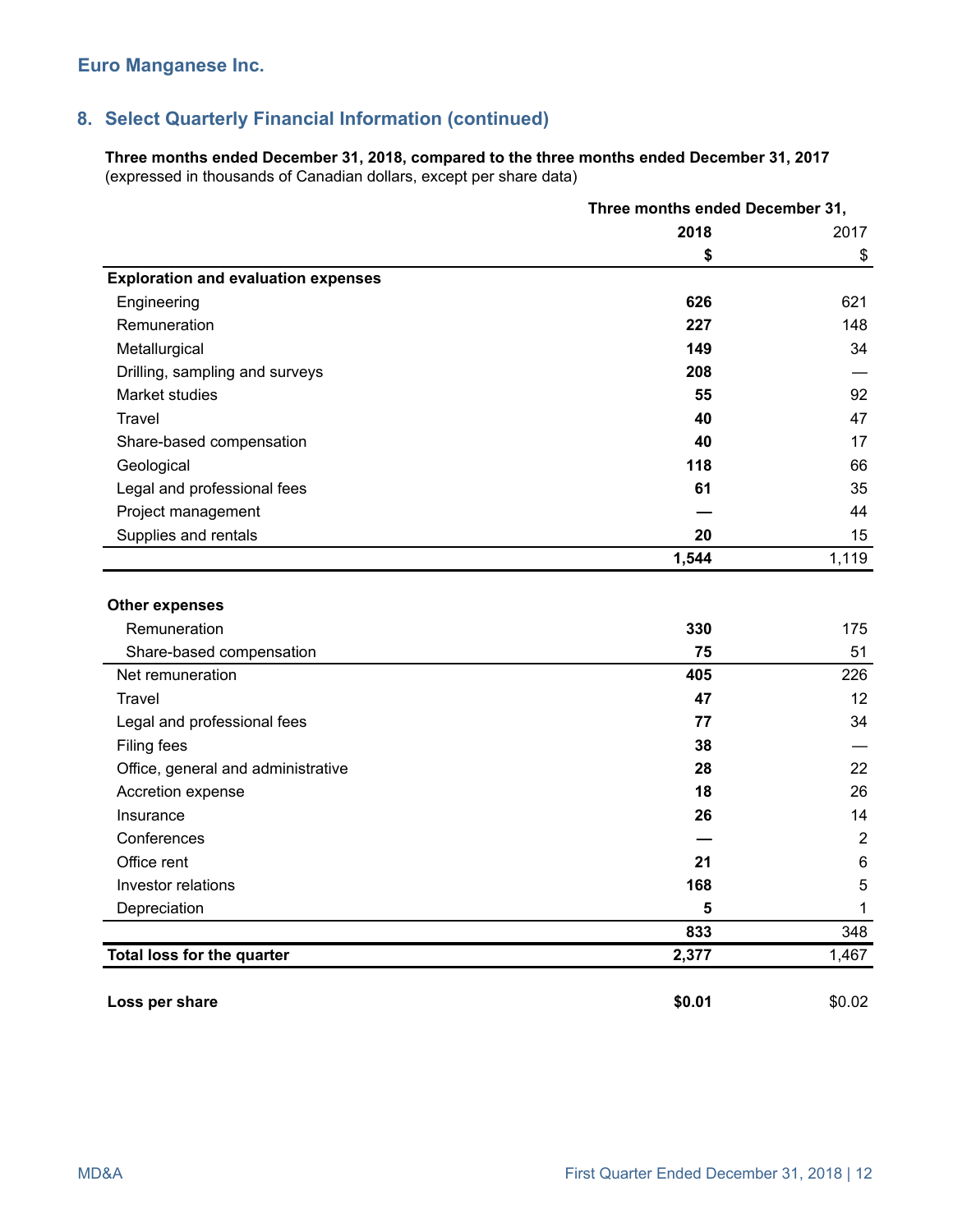# <span id="page-12-0"></span>**8. Select Quarterly Financial Information (continued)**

Project evaluation costs for the three months ended December 31, 2018 and 2017, were \$1,544,706 and \$1,119,220 respectively. The main cost variances include: an increase of \$199,416 in engineering, remuneration and metallurgical costs related to the PEA; \$208,250 increase in drilling, sampling and surveys attributable to the completion of the 2018 drilling program initiated at the beginning of July 2018. This was partially offset by a decrease in geological expenses of \$51,509 due to the progress of the Project, a decrease of \$44,227 in project management following the hiring of a full time Managing Director of Mangan, and a decrease in market studies of \$36,951 as various marketing studies were performed in the comparative quarter.

Engineering, remuneration, geological and metallurgical costs for three months ended December 31, 2018, represent approximately 72% of the total project evaluation costs for the quarter and are related to: a tailings/ residue facility design study; studies related to test work, process and infrastructure design; the initiation of a wide range of bench and pilot scale tests and investigations to determine the optimum process to re-process Chvaletice tailings and recover manganese to produce HPEMM and HPMSM; scoping and pre-feasibility-level process design studies, evaluating plant and site infrastructure layout alternatives, developing preliminary capital and operating cost estimates, planning and carrying out extensive environmental studies, and conducting widespread community consultations.

The \$484,743 increase in administrative costs for the three months ended December 31, 2018, compared to the same period in 2017 is mainly attributable to: \$163,586 increase in investor relations expenses, \$154,588 increase in remuneration mainly attributable to hiring more full time employees rather than engaging consultants; \$40,000 in quarterly directors' fees paid, first implemented in the quarter ended March 31, 2018; \$70,000 to the first annual bonus paid in December 2018; \$24,169 increase in non-cash share-based compensation related to new options granted to directors and officers during 2018; and \$38,037 increase in fees payable to Canadian and Australian security exchanges covering initial listing fees.

### **9. Liquidity and Capital Resources**

As at December 31, 2018, the Company held cash of approximately \$9.0 million. Cash is held with reputable financial institutions and is invested in highly liquid short-term investments with maturities of three months or less. The funds are not exposed to significant liquidity risk and there are no restrictions on the ability of the Company to use these funds to meet its obligations.

Cash decreased by \$1.4 million during the three months ended December 31, 2018, primarily due to cash used in operating activities of \$2.6 million and cash used in investing activities of \$0.8 million, representing mainly the payment of the first tranche of the EPCS Option. This was partially offset by the proceeds from the Canadian Offering, which raised \$2.5 million, less cash expenses of \$0.4 million.

As at December 31, 2018, the Company had working capital of \$8.4 million, which compares to working capital at September 30, 2018, of \$9.1 million. The decrease in working capital was due to operating expenditures and the first EPCS Option payment, offset by the proceeds from the Canadian IPO, as described above.

The Company's capital resources at December 31, 2018, are expected to provide sufficient working capital to fund its corporate and project development commitments for at least 12 months. As an early stage corporation, the Company does not own any properties with established Mineral Reserves and has no operating revenues and is unable to self-finance its operations. Accordingly, the only source of future funds presently available to the Company is through the issuance of share capital. The ability of the Company to arrange such equity financings in the future will depend principally upon prevailing market conditions and the business performance of the Company. Its inability to raise additional funds in the future may require the Company to curtail or terminate its activities and may result in material adjustments to the carrying values of assets.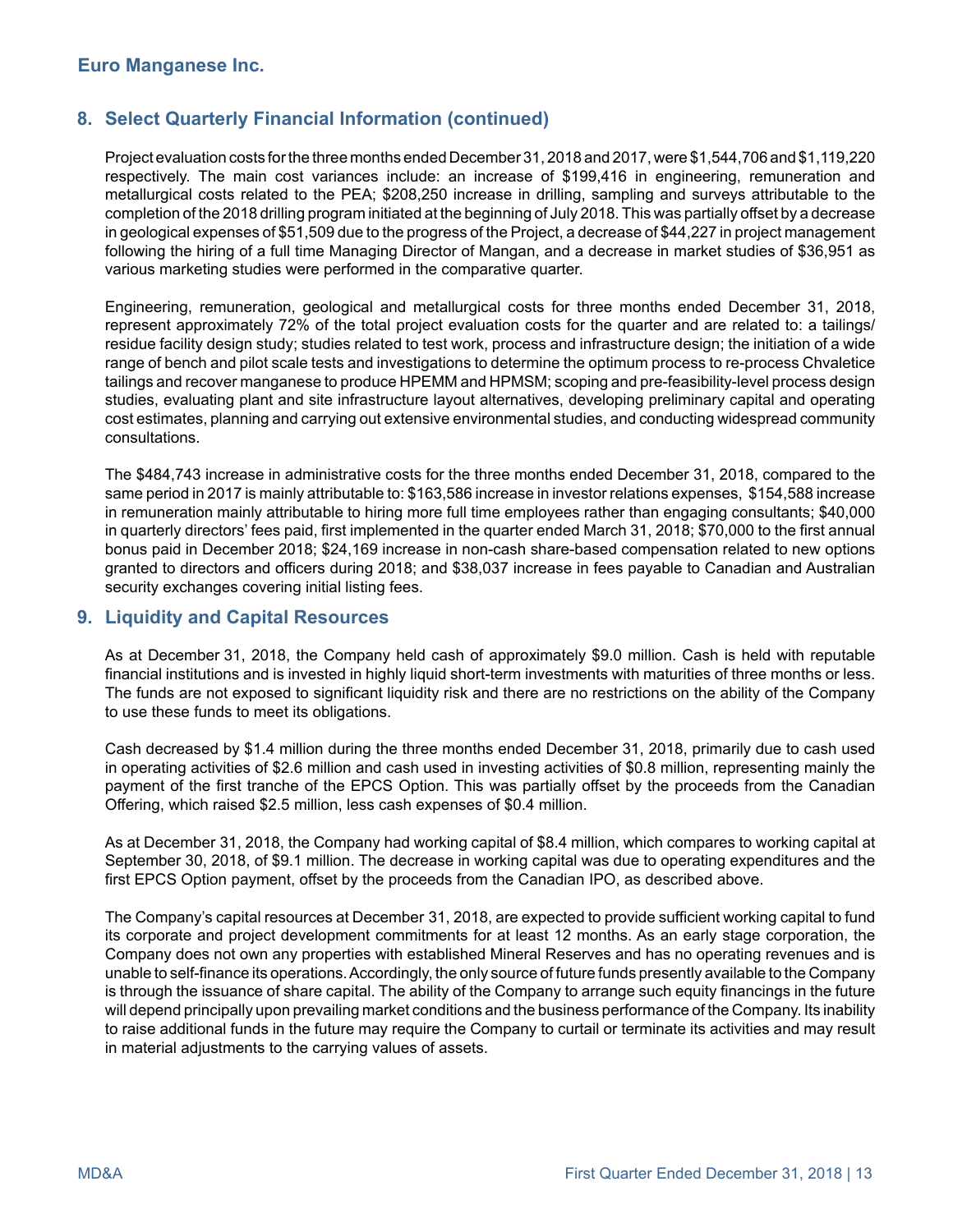### <span id="page-13-0"></span>**9. Liquidity and Capital Resources (continued)**

The Company is not subject to any externally imposed capital requirements. As of the date of this MD&A, the Company had no material contractual obligations which required minimum annual cash payments. There were no material changes in the Company's commitments. Detailed description of the Company's commitments can be found in note 12, of the Company's audited consolidated financial statements for the year ended September 30, 2018.

### **10.Off Balance Sheet Arrangements**

As at December 31, 2018, there are no off-balance sheet arrangements which could have a material impact on current or future results of operations or the financial condition of the Company.

### **11. Related Party Transactions**

For the three months ended December 31, 2018, amounts paid to related parties were incurred in the normal course of operations and measured at the exchange amount, which is the amount of consideration established and agreed to by the transacting parties.

At December 31, 2018, key management personnel include those persons having authority and responsibility for planning, directing and controlling the activities of the Company as a whole, and consisted of the Company's directors and officers, including its non-executive Chairman, President and Chief Executive Officer, Chief Financial Officer, Corporate Secretary and Vice President, Corporate Development, Vice President, Project Development, and the Managing Director of Mangan.

|                                                                                  | Three months ended December 31, |         |
|----------------------------------------------------------------------------------|---------------------------------|---------|
|                                                                                  | 2018                            | 2017    |
|                                                                                  | S                               | \$      |
| Salaries and consulting fees payable to officers and directors of<br>the Company | 374,428                         | 308,144 |
| Directors and officers' stock-based compensation                                 | 73.714                          | 44,881  |
| Total remuneration                                                               | 448,142                         | 353,025 |
| Fees provided by a legal firm associated with a director of the<br>Company       | 35,717                          | 26,806  |

Fees provided by PRK Raft a.s. ("PRK"), a legal firm associated with Daniel Rosický, a director of the Company, for the three months ended December 31, 2018 and 2017 amounted to \$35,717 and \$26,806, respectively.

At December 31, 2018, amounts owing to directors and officers of the Company for salaries and directors fees amounted to \$41,114 (December 31, 2017 - \$64,895) and fees owing to PRK amounted to \$14,074 (December 31, 2017 - \$237,246). Other amounts payable to officers and directors at December 31, 2018 for the reimbursement of travel related expenses were \$5,181 (December 31, 2017 - \$18,498).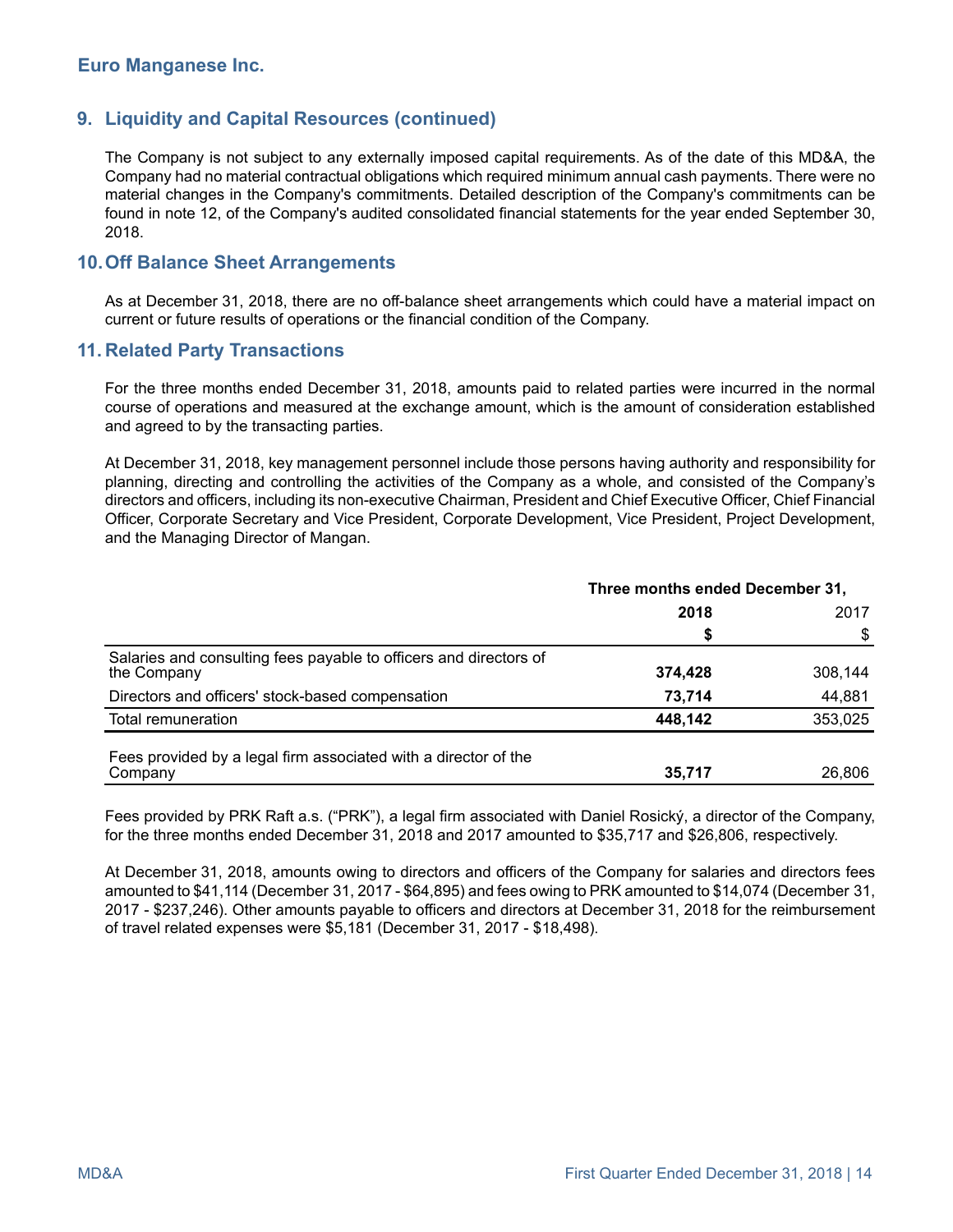# <span id="page-14-0"></span>**12.Outstanding Share Data**

The Company's authorized share capital consists of an unlimited number of common shares without par value. The following common shares, stock options and share purchase warrants were outstanding at February 11, 2019:

|                                      | <b>Number of securities</b> |
|--------------------------------------|-----------------------------|
| Issued and outstanding common shares | 170.709.600                 |
| Share options                        | 12.525.000                  |
| Warrants                             | 8.684.015                   |

Certain of the Share and stock options are subject to escrow pursuant to National Policy 46-201 - Escrow for Initial Public Offerings, the TSX-V's Seed Share Resale Restrictions, and ASX Listing Rules. For detail on the number of escrowed securities and the timing of their release refer to note 8 ii) of the Company's condensed consolidated interim financial statements for the three months ended December 31, 2018.

### **13.Proposed Transactions**

At December 31, 2018, there are no proposed asset or business acquisition or disposition being considered that would affect the financial condition, financial performance or cash flows of the Company.

### **14.Significant Accounting Policies, Estimates and Judgments**

#### *Basis of preparation and accounting policies*

The Company's annual consolidated financial statements have been prepared in accordance with IFRS as issued. Detailed description of the Company's significant accounting policies can be found in note 3, of the Company's audited consolidated financial statements for the year ended September 30, 2018, and and changes to the existing and new accounting policies can be found in the Company's unaudited condensed consolidated interim financial statements for the three months ended December 31, 2018. The impact of future accounting changes is disclosed in note 3.3 to our unaudited condensed consolidated interim financial statements for the three months ended December 31, 2018.

#### *Critical accounting estimates and judgments*

The preparation of consolidated financial statements in conformity with IFRS requires management to make estimates that affect the reported amounts of assets and liabilities and disclosures of contingent assets and liabilities at the date of the consolidated financial statements, and the reported amounts of revenues and expenses during the reporting period. Areas of judgment and key sources of estimation uncertainty that have the most significant effect are disclosed in note 3.13 of the Company's consolidated financial statements for the year ended September 30, 2018, and in the Company's unaudited condensed consolidated interim financial statements for the three months ended December 31, 2018.

#### **15.Financial Instruments and Financial Risk Management**

A description of the Company's financial instruments and financial risks that the Company is exposed to and management of these risks can be found in notes 9 and 10, respectively, of the Company's consolidated financial statements for the year ended September 30, 2018.